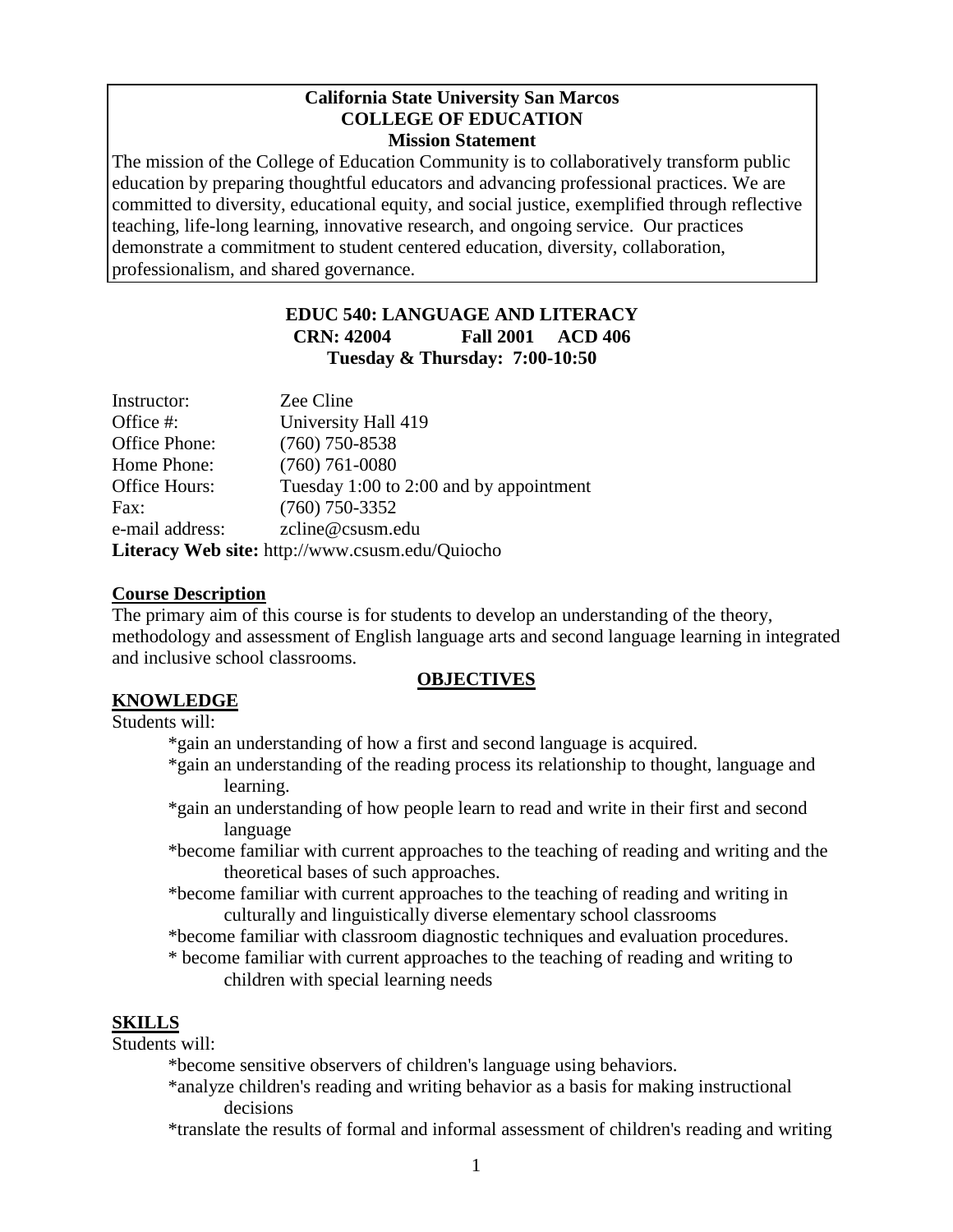behaviors into instructional plans

\*develop the ability to select appropriate materials and instructional strategies to meet the individual needs of students

\*learn how to organize the classroom for teaching reading and writing to culturally and linguistically diverse populations.

# **ATTITUDES AND VALUES**

Students will:

\*develop an appreciation for the natural language abilities children possess for processing and producing print

\*develop an appreciation for the need and value of integrating reading and writing into all areas of the curriculum

\*affirm the importance of a rich environment for developing an effective language arts program.

\*develop a sensitivity to and appreciation for culturally and linguistically diverse learners.

\* develop a sensitivity to and appreciation for children with special learning needs

\* develop an appreciation for the importance of reading and writing for their own personal and professional growth

\* develop a respect for each student, his/her abilities and background and the student's right to instruction that meets his or her individual needs.

# **REQUIRED TEXTS:**

- Cunningham, P. (1995). *Phonics they use*. Harper Collins.
- Taberski, S. (2000). *On Solid Ground*. Heinemann.
- *Reading/language Arts Framework for CA Public Schools* CA Dept of Ed
- Johns, J. *Basic Reading Inventory.* 7<sup>th</sup> Edition. Kendall Hunt.
- Tompkins, G.E. (2001). *Literacy for the 21st Century: A Balanced Approach, 2nd Edition.* Prentice Hall.

## **HIGHLY RECOMMENDED: Be selective. Look the books over and select those that will best help yo in your student teaching placement.**

Cunningham, P. Month-by-Month Phonics for Kindergarten, Carson Cunningham, P. Month-by-Month Phonics for First Grade, Carson Cunningham, P. Month-by-Month Phonics for Second Grade, Carson Cunningham, P. Month-by-Month Phonics for Third Grade, Carson Cunningham, P. Month-by-Month Phonics for Upper Grades, Carson Fletcher, R. & Portalupi, J. (1998) Craft Lessons: Teaching writing K-8 Stenhouse Sigman, Implementing 4 blocks Literacy Model

## **ASSIGNMENTS:**

## **Language Arts Resource Notebook (30 pts) DUE Session 15 {10-16}: Resource Notebook Due**

Each of you will develop a Reading/Language Arte Resource Notebook that will be used to inform your teaching. The objective of the Resource Notebook is twofold, one is to demonstrate your learning and understanding of the reading and language arts and second is to start building a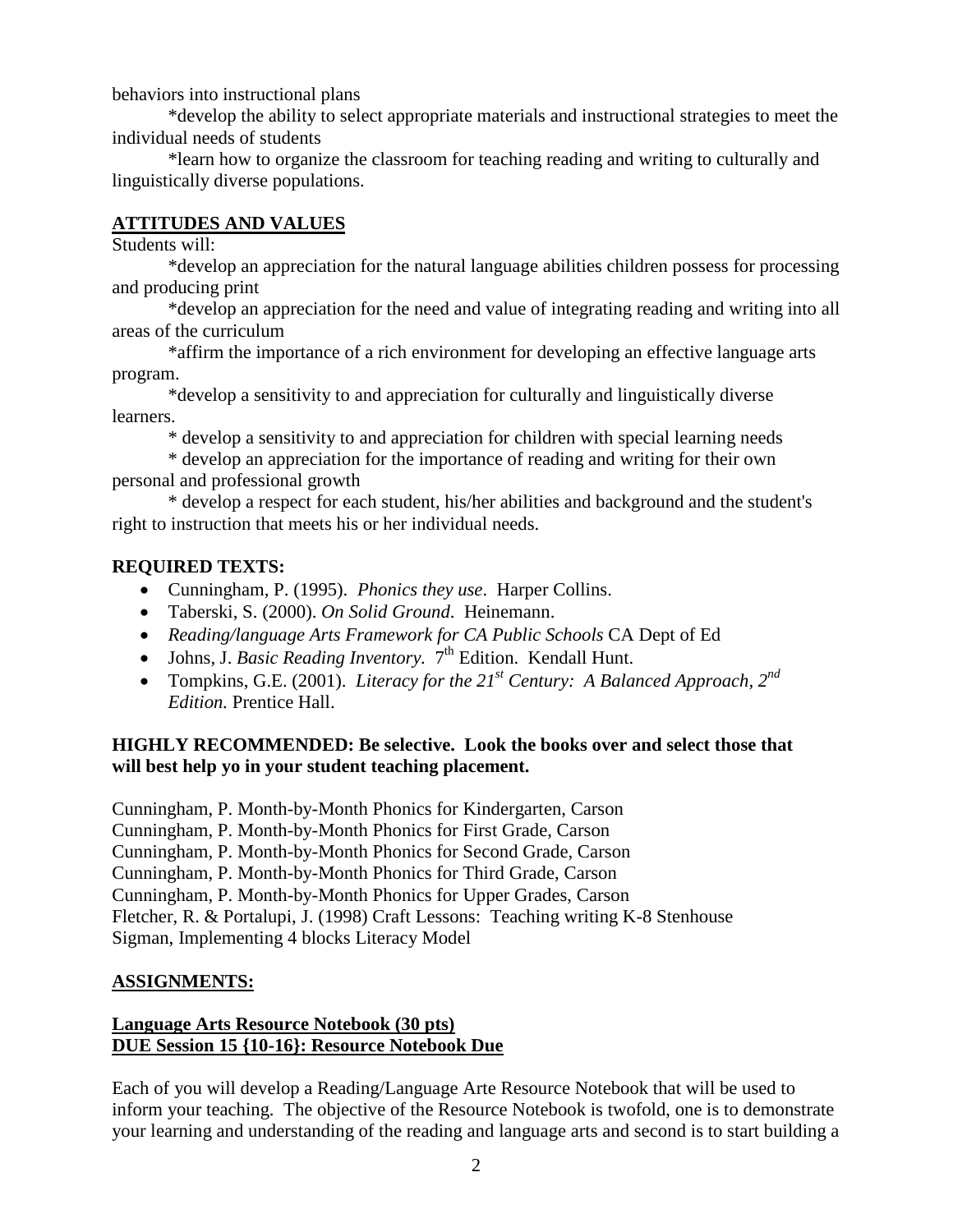resource for your own learning. Be creative and thoughtful in the compilation of the notebook it will be a demonstration of your work that you are ready to teach the language arts to a diverse student population.

- The Notebook will be organized around the 13 RICA Content Areas and include sections on:
- A personal statement of your philosophy of the teaching reading and writing
- Observation notes and reflections

## **Case study (20pts) (Content Area 1 of Notebook ):**

Choose a student at your school site who **struggles** with reading and writing (the teachers will help identify students). Choose a student who is reading at least at a first grade level. Identify a student as quickly as possible after starting your observation. Ask your master teacher for a good candidate. Obtain written parental permission to work with this student (I have a form you can use). Prepare a reading and writing case study on this student:

**Important:** Take notes as you work with your student. Include your anecdotal notes in the final appendix. (for example, your student's behavior during the activity, reactions to the activity, comments, etc.) in your analysis of the student and in your design of an appropriate instructional plan. Record all the student's oral responses on tape. Don't try to assess the child in only one day. If you think the child is getting tired, stop the assessment for the day and pick up another day. An important part of the assessment is developing a rapport with the child in which s/he is comfortable to fully participate.

### **Assessment Procedures with Grades 1-6**:

- 1. Overview: age, grade level, interests, ethnic and linguistic background, etc. **Select 3 students, however, you are only going to be working with one student. The other two will be backups- just in case students move or change schools.**
- 2. Reading interview: Use an attitude survey. Surveys are included with this assignment. Summarize the interview and include the original responses in an appendix.

### **DUE Session 5 {9-6}: Overview and Interview of Case Study**

3. Reading assessment: Summarize the information gained from the John's and include the original data in an appendix. Insert the following chart at the appropriate place:

|            | Independent | Instructional | Frustration |
|------------|-------------|---------------|-------------|
| Narrative  | Grade level | Grade level   | Grade level |
| Expository | Grade level | Grade level   | Grade level |

Word list. Use the graded word lists to ascertain the level at which you will have your student begin to read the reading passage. Start at 2 to 3 grade levels below your student's grade level placement.

Miscue Analysis. Use an expository and narrative text. Record the student reading to be able to conduct the analysis.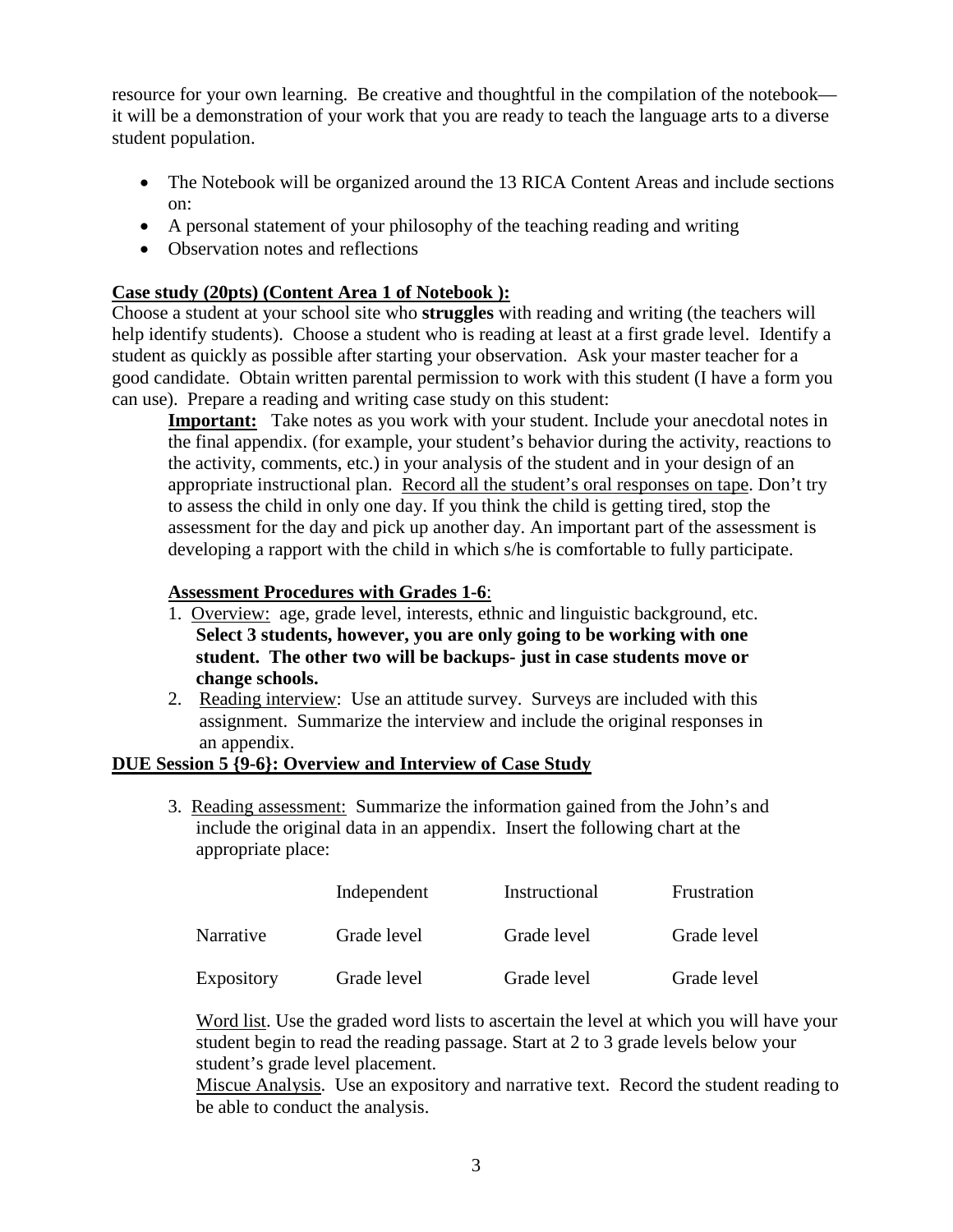Recording and Analysis. Listen to the tape. Record the miscues on a piece of paper containing a duplication of the reading selection. Use the *Johns* to record and analyze the miscues. Analyze the miscues made by your student using what you know about this student. What cues did your student use to make meaning? What are the strengths of your student? Use the analysis sheets in the John's and transfer that information to the assessment grid provided to record data about your student. Write your analysis in a clear manner. As you write your analysis, consider your original reading interview and consider how the answers given by the student during the interview connect to the miscues. Also consider the quality of the retelling and how you think that is related to the miscues.

Retelling. **Before your student reads the expository or narrative text, be sure to tell him/her that you will be asking him/her to retell the story**. Ask the comprehension questions as listed in the John's IRI. Also use the criteria provided in the John's to analyze the student's retelling.

Listening Level. Read a passage to the student and ask for a retelling as well as comprehension questions to determine the highest level of understanding the student has of material read to them.

### **DUE Session 7 {9-13}: Reading Assessment Due {Include: Word List, Miscue Analysis, Record and Analysis, Retelling, and Listening Assessment**

- 4. Oral Language Assessment: Select a picture as a stimulus to assess the child's use of language. Encourage the child to talk about the picture. Record the conversation and transcribe it. You will want to analyze the child's willingness to talk about objects or content. How clearly does the child express his/her ideas? How much prompting did you have to do and what kind of responses did you get?
- 5. Writing assessment: Use a Writing Survey about attitudes toward writing. Summarize the writing interview. Obtain a writing sample from the student. Have him or her write about a favorite toy, book, food, sport or anything that is personal to this child or use a piece of writing that the teacher has on file. Personal writing encourages more writing. Students can draw if they want to. You will want to see what stage of writing the child is in as well as the child's ability to manipulate this abstract type of language. Summarize the student's strengths and areas of improvement in writing.

### **DUE Session 9 {9-20}: Oral Language Assessment & Writing Assessment**

- 7. Recommendations: based on the information you have gathered about the student, discuss his or her strengths (very important - what can he or she do) and weaknesses: what does this student need to work on. Make specific instructional recommendations for how a teacher could work with this student in the future. You might also make recommendations for the student and parents: what can the student do on his or her own that is not dependent on the teacher.
- 6. Instructional Plan: Design an instructional plan for our student. You are the teacher. Knowing what you know about your student as a result of assessment, what areas would an appropriate instructional plan focus on? Why? Refer to the standards in the reading/language Arts Framework for CA Public Schools for your child's grade level to guide you as you design the intervention plan.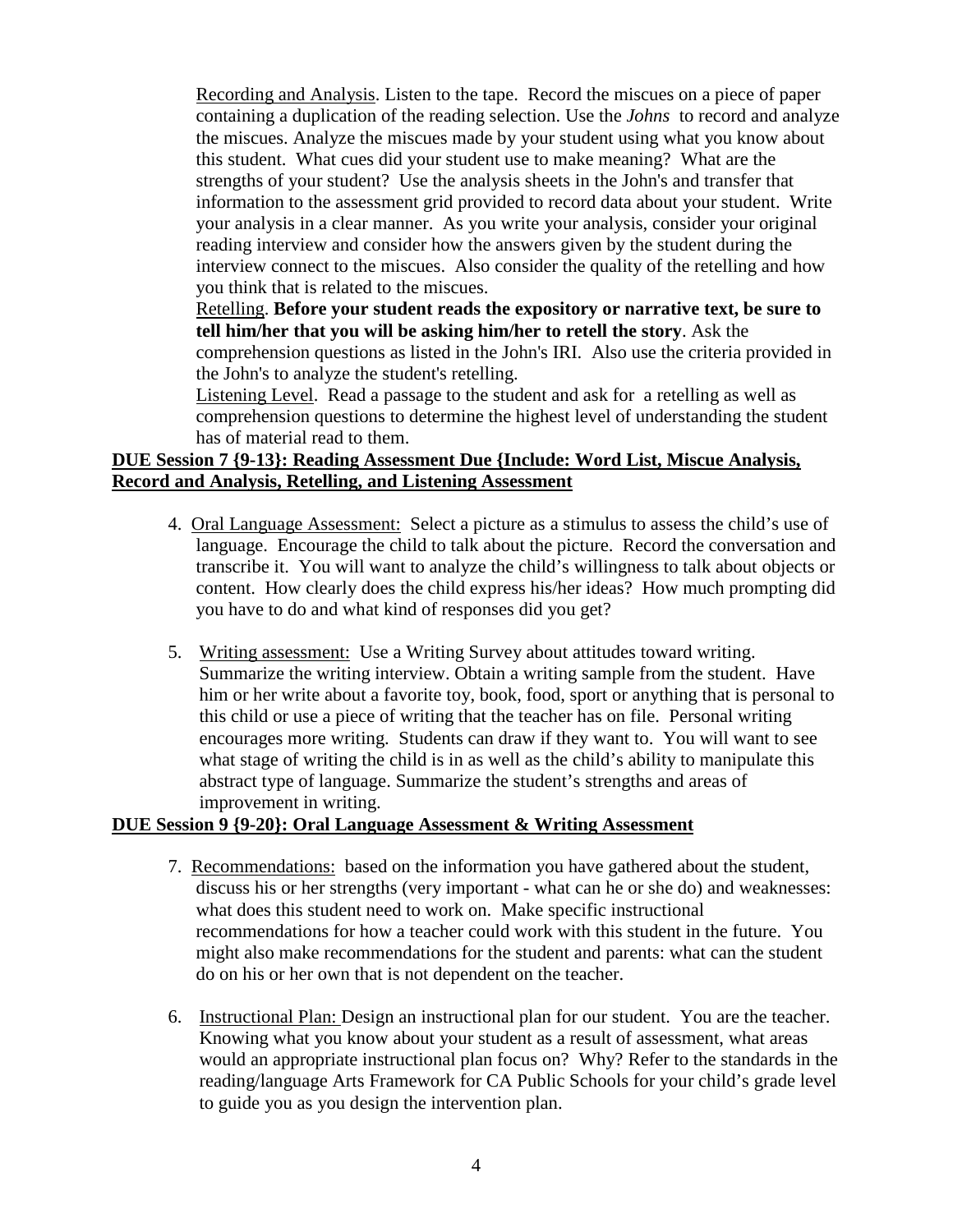### **DUE Session 11 {9-27}-Recommendations and Instructional Plan Due**

- 7. Reflection: Based on your classroom observations of reading and writing as well as on what you learned in the assessment process and intervention process, what would you do differently or try differently? What other scaffolds or strategies would you use? How would you use them? What other interventions would you try? What would your next steps in assessment be?
- 8. Appendix: Include the reading and writing interviews, the John's forms, writing samples, and writing rubric.

### **DUE Session 15{10-11}: Resource Notebook Completed**

**\*\*** Kindergarteners (and other emergent readers) **– Use the Early Literacy Assessment in Appendix A in John's. Or, you may use Clay's Observation Survey. You will assess the child's (1) letter knowledge, (2) concepts about print, (3) writing vocabulary and (4) ability to hear sounds in words (or dictation). You will also assess the child's (5) oral language skills, and (6) reading, miscue analysis and reading comprehension.** 

**To assess the child's reading, you will need to ask the child's master teacher for a list of books (at least 3) at the child's reading level that s/he has not read yet. Select one of the books. Type the book's story on a separate piece of paper to facilitate your recording and miscue analysis of the child's reading. Before asking the child to read the story, first ask him/her to look at the pictures – it will support his/her reading and meaning-making. Record the child's reading and miscues on the typed paper. After the reading, ask comprehension questions about the story. You will have to use the content of the story and your judgment to guide follow up questions and prompts. You might include the following prompts: Tell me about the story or everything you remember about the story. What happened next? Is there anything else you can remember? Show me the page that has your favorite part of the story – why did you like it? What happened in this page?** 

### **All components must be completed by 10-11 DUE Session 15 {10-11}: Resource Notebook**

### **Interactive Email Journal (5pts)**

**DUE Session 8 {9-18}: Interactive Journal Entries for weeks 1-3 Complete set of entries should be placed in your Resource notebook in the appropriate sections.**

For this project, you will need to choose a journal partner in class for an online interactive journal on the first night and exchange email addresses. Twice a week, access the following website:

### http://www.csusm.edu/Quiocho/

and read one of the RICA content area sections. Write a reflective entry to your email partner regarding the content area. The reflection should include the following:

- Component
- How to Assess
- How to Teach (Strategies)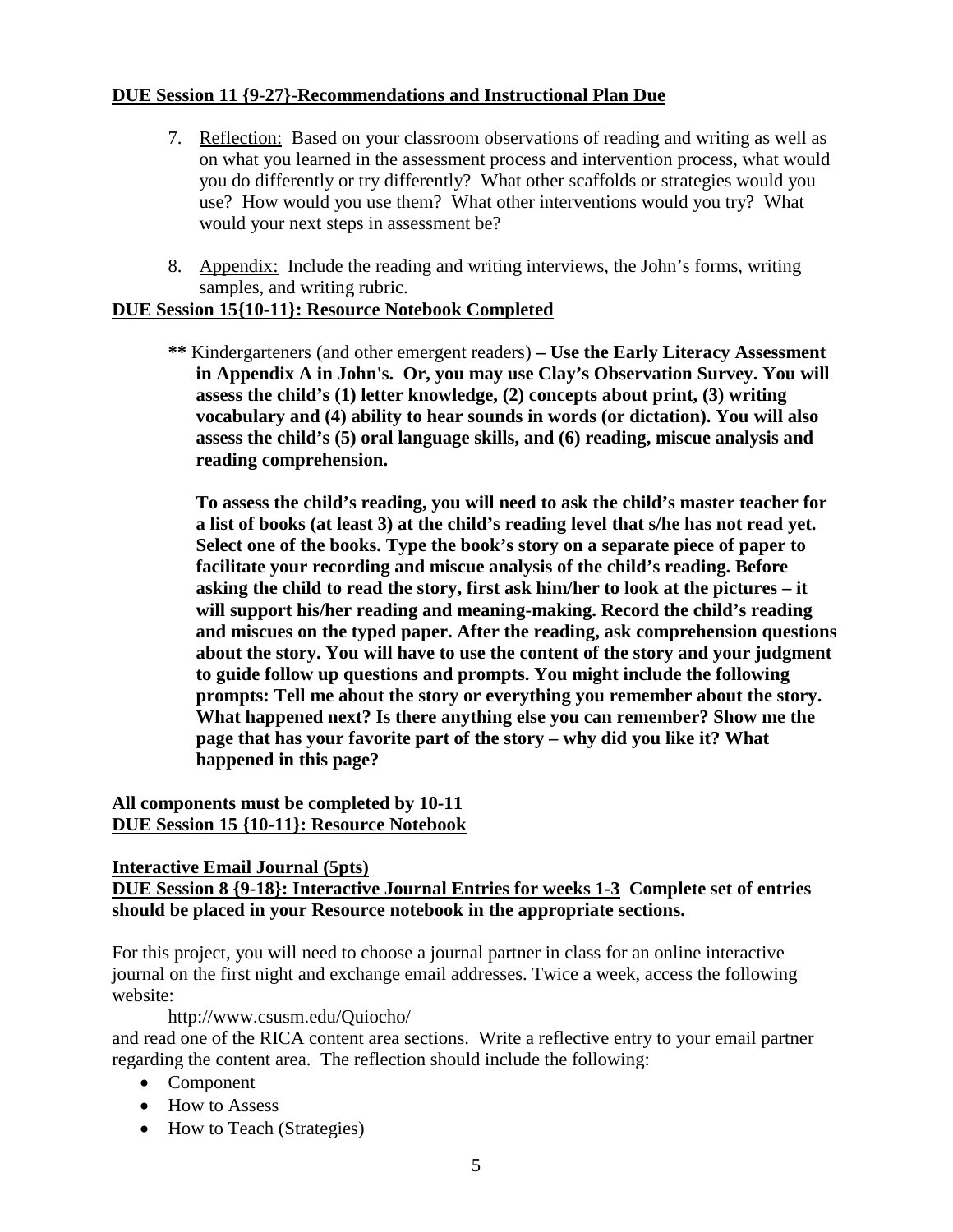• Accommodations

Your interactive partner should read the entry and make comments on what has been written. You will be responsible for turning in your journal that has your original entries and your partners responses. Please be sure to identify your entries in your journal.

*Before the second class session, email Zee your first night's reflection when you email it to your partner [\(zcline@csusm.edu\)](mailto:zcline@csusm.edu)*

## **Writing Strategy Lessons (10pts) DUE Session 10 {9-25}: 1st Draft of Strategies Lessons**

You will write and present a reading or writing strategy lesson plan for a small group activity that takes into account the needs for your students. They can be mini-lessons, direct instruction, inquiry, or any format you choose. Make your lesson active, interesting, fun and meaningful. Because lesson planning may be unfamiliar to some of you, but is so important to teaching, you will learn how to write a reading lesson plan in class. Examples of possible strategies include:

- Monitor your writing to see if it makes sense
- Edit your writing
- Use commas
- Write paragraphs
- Make transitions between paragraphs
- Begin a piece of writing
- Organize information while you write
- Relate what you are writing to what you already know
- Write the main idea of a story
- Identify patterns in a text
- Use graphic organizers to write
- Poetry

*Keep in mind when writing your lesson*: What is the purpose of your lesson? How does it relate to real reading and/or writing? What are your learning goals? How are they aligned with the CA Reading/Language Arts standards (check the Reading/Language Arts framework for CA public schools)? How will you present the lesson (instructional strategies, resource materials, time frame)? How will you group students for the lesson? How will you assess your students? What accommodations will you provide for students who need additional help?

*Important*: Your lesson must address the needs of mainstream students, as well as make provisions for second language learners, students presenting difficulty, and accelerated students. How are you going to work with students who are having difficulty? How will you scaffold second language learners' learning during the lesson? How will your lesson provide enrichment for accelerated students? Will you meet with students individually or in a small group while other students work independently?

# **Mini Book Unit (10 pts) Due Session 12 {10-2}-1st Draft of Mini-Book Unit**

Choose a piece of literature which will be the center of the curriculum for one week and write a mini book unit that will demonstrate literary response and analysis. This plan should include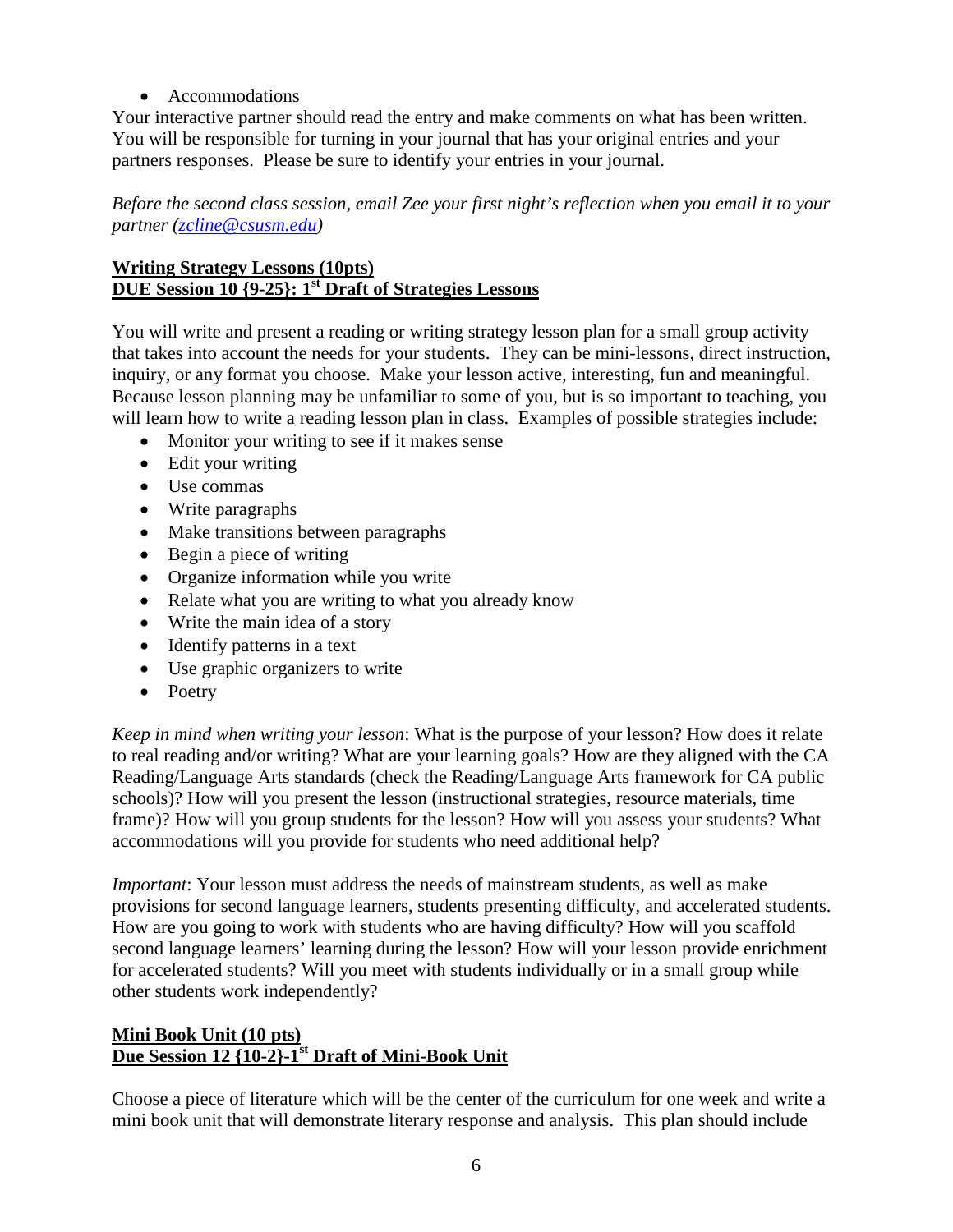reading and writing lesson plans in language arts. You can determine if your language arts block is one, two or three hours. You can include other subjects as well, but the primary focus is on language arts. All lessons must use the book in a meaningful way, not superficially. All lesson plans should be written to ensure the success of **every** student. You will need to specify in each plan how you are providing universal access for:

second language learner, the special needs child, the "at grade level" student and the "gifted student".

The format of the mini book unit should include:

- Complete bibliographic information
- Brief summary of the book
- Grade level this unit is appropriate for
- Other books used to support the ideas and concepts presented
- Reading and language arts strategies being taught, reinforced, and introduced
- Standards covered
- Writing extensions
- Art and music strategies used to reinforce language arts skills and standards
- Assessment strategies: how you will determine they learned what you intended (how you will assess them).

### **Field Observation Form and Reflection (10 pts) DUE Session 15 {10-11}: In Resource Notebook**

You will be required to complete at least 15 hours of observation related to course content. When you begin observing in your classrooms, use the field observation form to document what you have observed. You should describe what you see and how they are related to reading and writing instruction. If you do not see all the elements listed in your classroom, visit another classroom. For example, upper grade people will need to visit primary grades to see phonemic awareness being taught and primary grade people may need to visit upper grade classrooms to see content area reading taught.

*A reflection is required (1-2 pages).* You are asked to reflect on the context or learning environment in which instruction takes place. How does the context of the classroom support the literacy development of children? What are the strengths of the teacher's language arts program? What would you do the same/ different? How has this experience informed you language arts program development? What have you learned about yourself as a learner/teacher?

### **Personal Statement of your Philosophy of Teaching (10 pts) DUE Session 6 {9-11}: 1st Draft of Personal Statement**

It is important before you begin teaching reading/language arts that you define what reading is and address literacy education. Your personal statement of your philosophy of teaching is an opportunity for you to find your own voice as a teacher and to begin to understand what you believe in and to analyze and reflect on how your beliefs and experiences will shape you as a teacher. For this section of the notebook, you can be as creative as you choose. Find a way to express your voice and your ideas. You can use icons, photos, poems, quotes and favorite storylines. Be individualistic and thorough as you explore who you are and what you believe. Here are some questions and ideas to help you get started.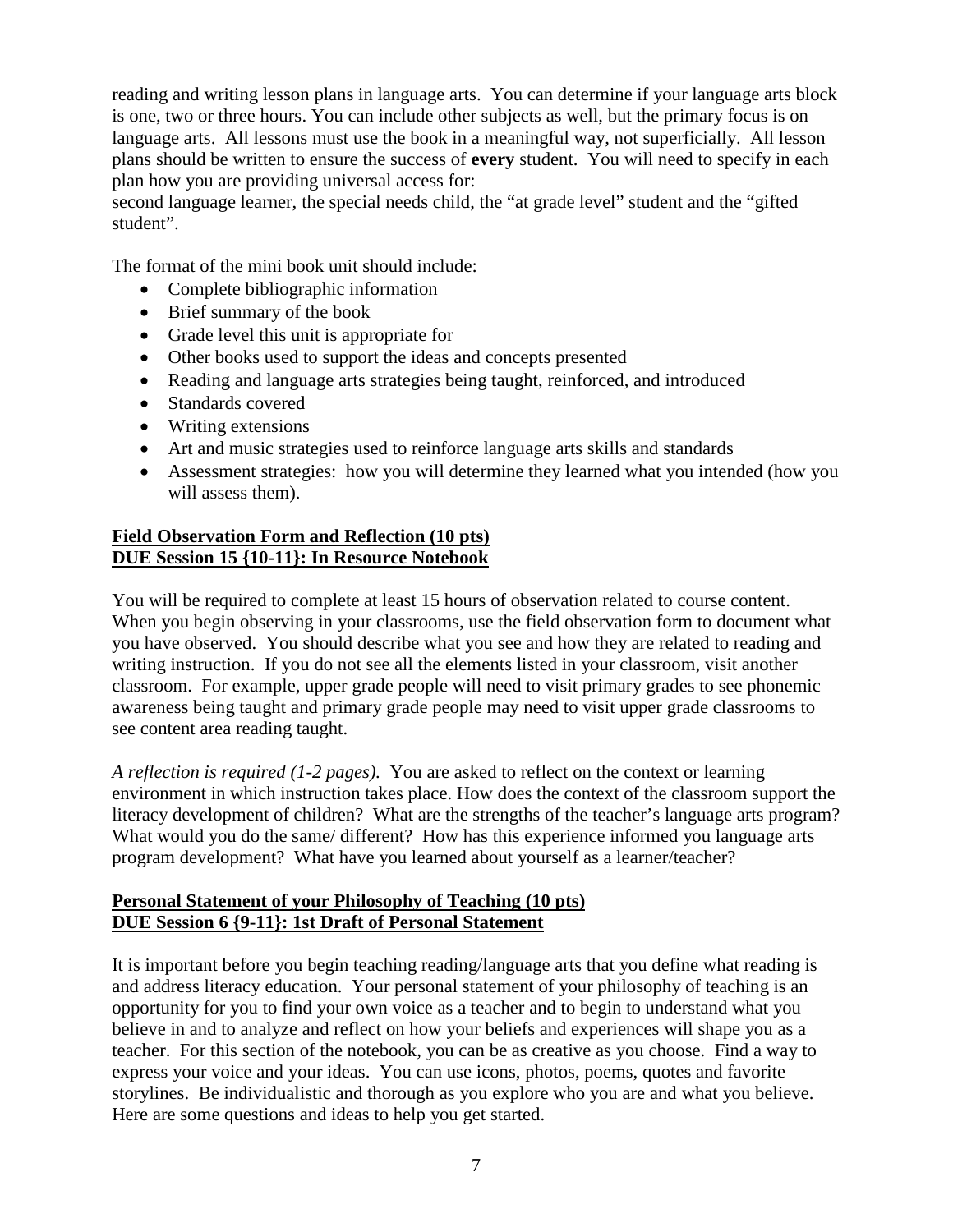Reflect on your own literacy development like an autobiography. Here are some kinds of questions you may answer as you reflect upon your own literacy development: How did you come to learn to read and write? What are your earliest memories of reading and writing? What books do you remember reading? What kinds of writing and reading did you engage in while learning? Did you have positive or negative experiences with reading and writing? Do you remember reading and/or writing at home before you started school? Who if anyone was important in developing your attitude toward reading and writing? What are your school memories of reading and writing? When and where did you read and write?

Define what literacy is and what it means to be literate in our society. Make sure to support your definition utilizing theory and research from class readings, texts, class activities and notes.

Discuss how your definition of literacy will impact your teaching instruction for now (teaching is a journey and you may change your position throughout your career).

*Favorite Children's Books:* This is meant to be the beginning of a reference list for you. Think back to your favorite children's books and what you remember about them. What books did you love to read? What books do you remember reading over and over again? What books helped you with difficult problems and issues?

| Grading:                         | Points: |
|----------------------------------|---------|
| Participation and Attendance     | 5       |
| <b>Interactive Email Journal</b> | 5       |
| Mini book unit                   |         |
| Lesson plan                      | 10      |
| Classroom observations           | 10      |
| <b>Personal Statement</b>        | 10      |
| Case Study                       | 20      |
| Language Arts Resource Notebook  | 30      |
| Total                            |         |
|                                  |         |

| <b>Grading Scale:</b> |                            |
|-----------------------|----------------------------|
| $93-100 = A$          | $80-82= B-$                |
| $90-92= A-$           | $77-79 = C+$<br>$74-76= C$ |
| $87 - 89 = B +$       |                            |
| $83-86 = B$           | $70-72=C-$                 |
|                       |                            |

A good student is one who adheres to standards of dependability and promptness. If you miss two class sessions or are late (or leave early) for more than three sessions, you cannot receive an A. If you miss four class sessions you cannot receive a B-.

Each assignment is due on the date indicated on the syllabus. Late assignments will be penalized by a 5% deduction in points for each weekday late. After one week, late assignments will be given a zero. If you have extraordinary circumstances in your life which will impact your assignments, please let me know. I will try not to be an ogre about this. I want you to be able to stay in school and succeed. Select a "buddy" to ensure you receive handouts and information when you must miss class.

You must maintain a B average (3.0 GPA) and cannot receive below a C+ in a course in your teacher education courses to receive a teaching credential from the State of California.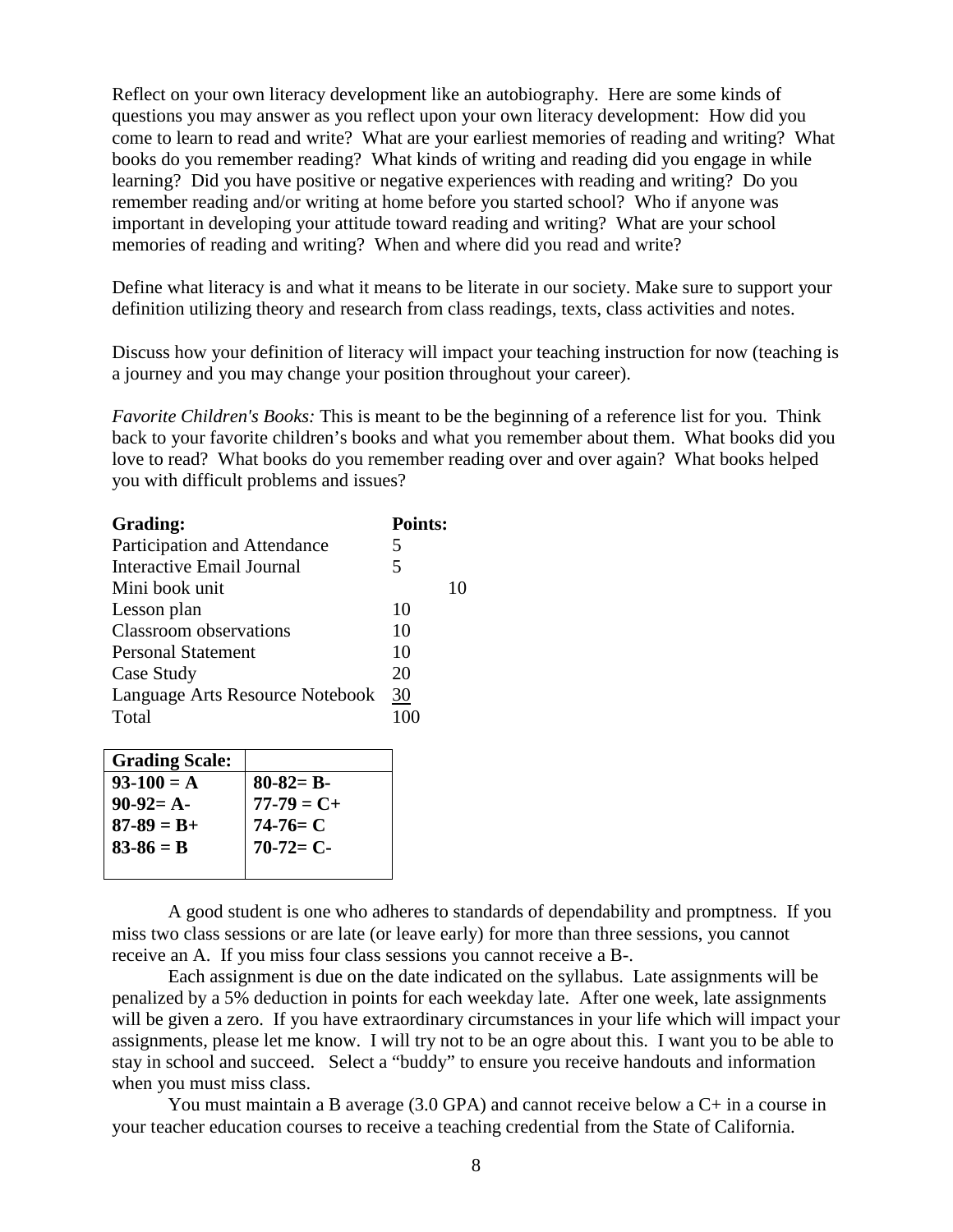## **COE Attendance Policy**

Due to the dynamic and interactive nature of courses in the College of Education, all students are expected to attend all classes and participate actively. At a minimum, students must attend more than 80% of class time, or s/he **may not receive a passing grade** for the course at the discretion of the instructor. Individual instructors may adopt more stringent attendance requirements. Should the student have extenuating circumstances, s/he should contact the instructor as soon as possible.

## **Course Outline**

## **Session One {8-23}:** *Literacy for the 21st Centtury*

Quote: The children of the twenty-first century will face many challenges that will require them to sue reading and writing in different forms (p. 7 Tompkins).

- Tompkins, G. Chapter 1, Becoming... 6-39
- Taberski, S. Chapter 1, From Where...2-8
- Taberski, S. chapter 2, Defining Your Goals…9-18

### **Session Two {8-28}:** *The Journey Has Just Begun*

- Quote: …reading and writing are multidimensional and involve concurrent, complex transactions between writers, between writers as readers, between readers, and between readers as writers (p. 73 Tompkins).
	- Tompkins, G. Chapter 3, Assessing... 78-115
	- Johns, J. Overview ... 3-18
	- Johns, J. Administration… 19-48

### **Session Three {8-30}:** *Yeah, but…!!!*

Quote: Assessing students' literacy development is a difficult task (p. 84 Tompkins). Monday:

- Johns, J. Determining... 49-56
- Johns, J. Instructional uses... 57-79

### **Session Four {9-4}:** *Teaching from the heart*

Quote: Literacy is a process that begins well before the elementary grades and continues into adulthood, if not throughout life (p. 126 Tompkins).

- Taberski, S. Chapter 4-Reading Conferences… 37-44
- Taberski, S. Chapter 5-Taking Records...45-63
- Taberski, S. Chapter 6- Retellings and Reading ... 64-78

## **DUE Session 4: Overview and Interview of Case Study**

### **Session Five {9-6}:** *Communication Rights*

Quote: When students read independently, they read silently by themselves, for their won purposed, and at their own pace (p. 53, Tompkins)

- Tompkins, G. Chapter 2, Teaching... 49-56
- Taberski, S. Chapter 3, Creating…19-33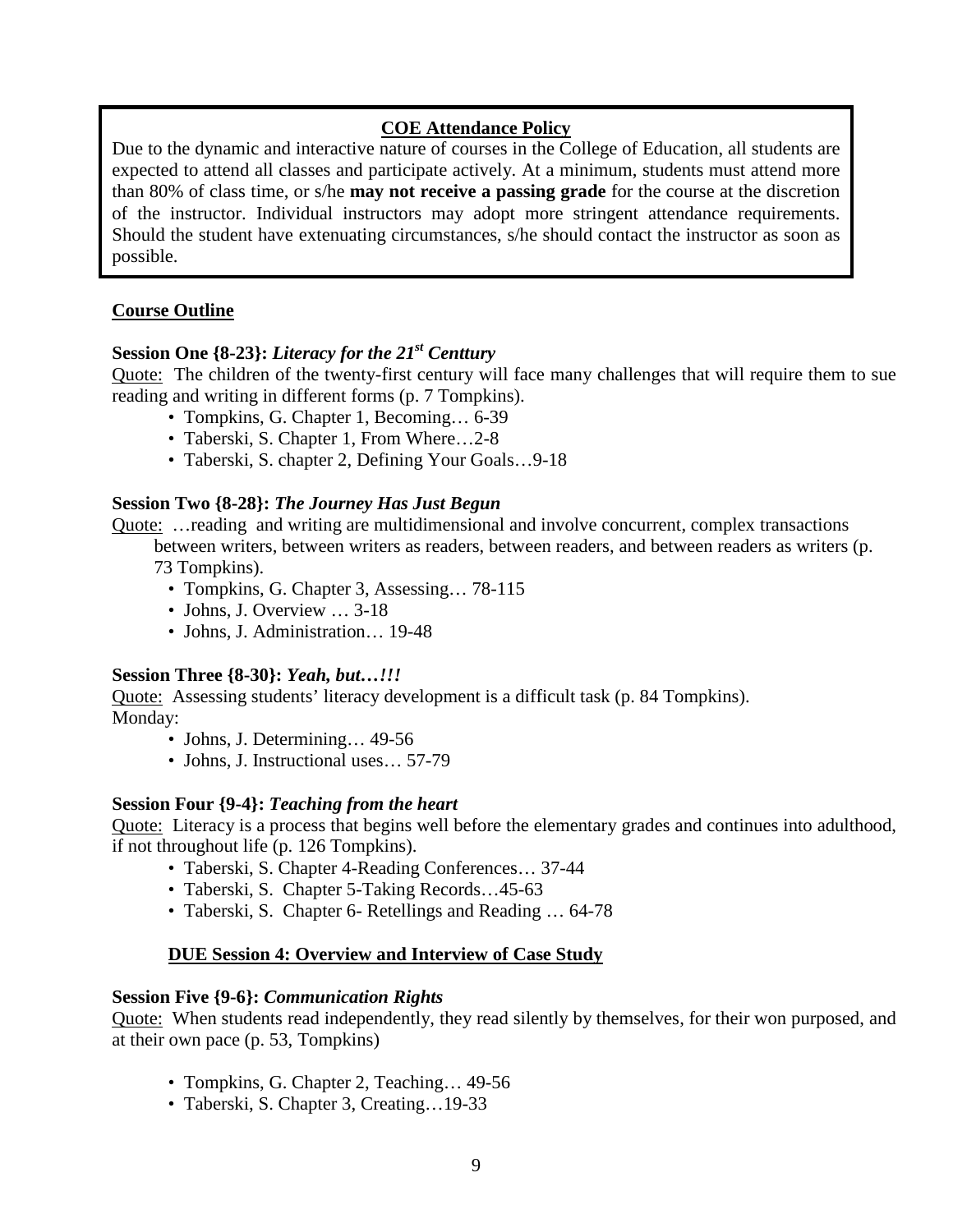## **DUE Session 5: 1st Draft of Personal Statement**

### **Session Six {9-11}:** *The Act of Reading*

Quote: Students need to develop a large stock of words that they recognize instantly and automatically because it is impossible for them to analyze every word that they encounter when reading or what to spell when writing (p. 202 Tompkins).

Monday

- Tompkins, G. Chapter 4, Working …120-158
- Tompkins, G. Chapter 5, Breaking … 160-193
- Tompkins, G. Chapter 6, Developing… 196-229

### **DUE Session 6: Reading Assessment Due {Include: Word List, Miscue Analysis, Record and Analysis, Retelling, and Listening Assessment**

#### **Session Seven {9-13}:** *The Act of Writing*

Quote: Children learn vocabulary by being immersed in words (p. 238 Tompkins).

- Cunningham, P. Chapter 1, 1-53
- Cunningham, P. Chapter 2, 54-86

### **DUE Session 7: Interactive Journal Entries for weeks 1-3**

#### **Session Eight {9-18}:** *Roots and Wings*

Quote: Comprehension is the goal of reading instruction (p. 272 Tompkins).

- •Cunningham, P. Chapter 3, 87-139
- •Cunningham, P. Chapter 4, 140-171

#### **DUE Session 8: Oral Language Assessment & Writing Assessment**

#### **Session Nine {9-20}:** *Education for ALL?*

Quote: Stories give meaning to the human experience, and they are a powerful way of knowing and learning (p. 311 Tompkins).

- Tompkins, G. Chapter 7, Learning… 234-267
- Tompkins, G. Chapter 8, Facilitating… 268-305
- Tompkins, G. Chapter 9, Becoming… 306-345

# **DUE Session 9: 1st Draft of Strategies Lessons**

#### **Session Ten {9-25}:** *Privileges & Responsibilities*

Quote: … using multicultural literature has additional benefits for nonmainstream students. When students read books about their own cultural group they develop pride in their cultural heritage and learn that their culture has made important contributions to the United Stated and the world (p. 362 Tompkins).

- Tompkins, G. Chapter 10, Lit Units … 350-380
- Tompkins, G. Chapter 11, Lit Circles … 382-402